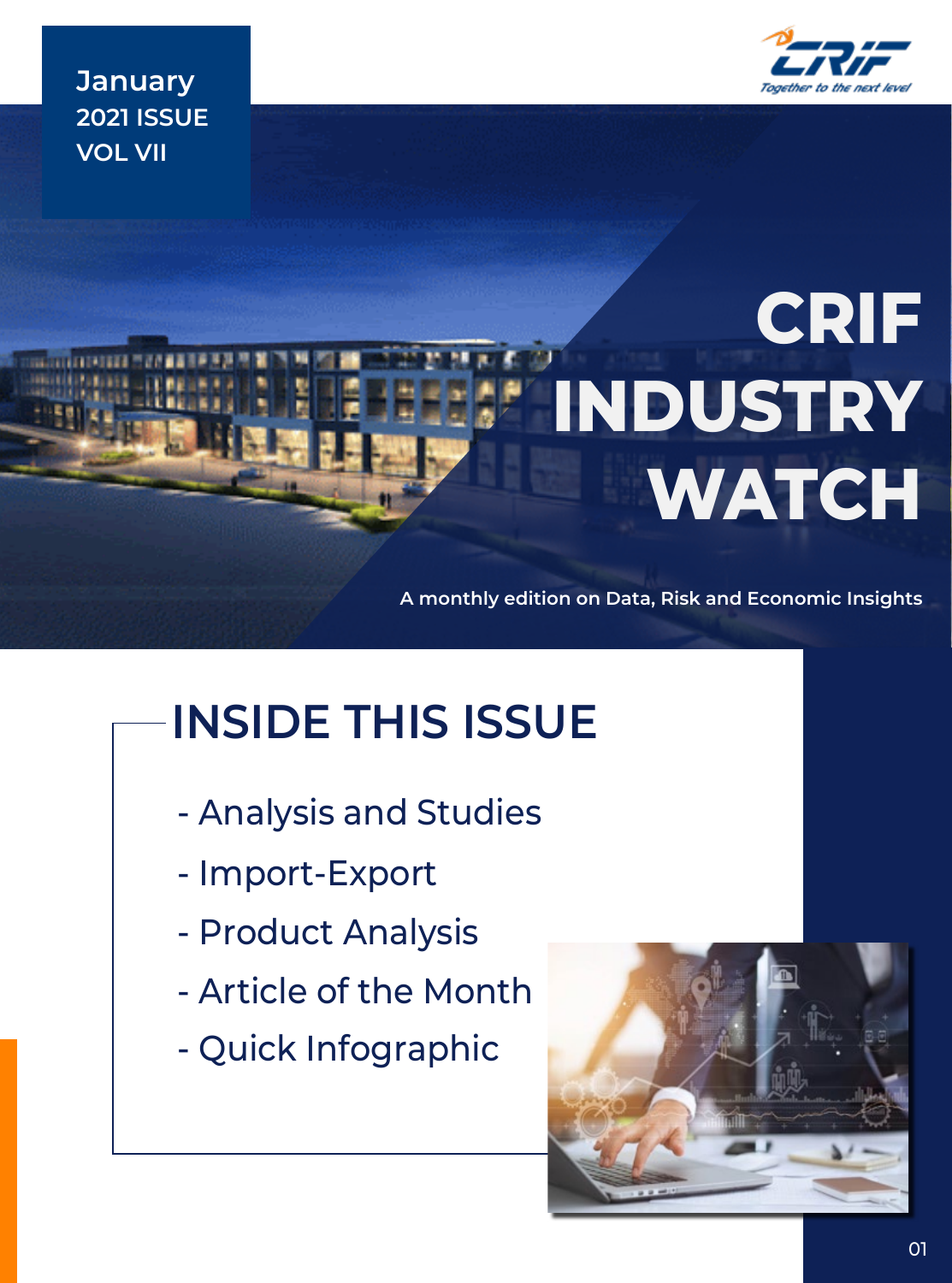# **Analysis and Studies**

### **CRIF and Nomisma Study: Against the wind Companies for future Italian growth rate**

Companies 'Against the wind': it is essential that the component that drives the country manages not to lose momentum. If there was a retreat the damage would be incalculable.



'Against the wind', how companies can navigate in a time of emergency Coronavirus? This is the research presented by Nomisma and CRIF; a study able to identify some structural factors that ensure companies a greater propensity to competitiveness such as geographical location, the size of the company, belonging to certain sectors.

As well known, after years of stagnant growth, at the end of 2018 Italy entered a technical recession; the aggregate figure however, is not in a position to catch the differences that characterize the course of the single industrial sections and the entrepreneurial truths that operate on the territory. Within a Country that has stopped, there are manufacturing sectors and companies able to record excellent results and act as a driving force.

From these considerations comes a methodological approach that, starting from 71,115 companies representing the size and structural configuration of Italian manufacturing (revenues

of 741 billion euros % over 70% of the market), allowed to identify a small group of companies (4,829) capable of navigating the 'Against the wind'.

The boundaries of 'Against the wind companies' are established by strict performance criteria with respect to the main economic and financial variables: Revenues, EBITDA, Value Added. The identified thresholds require a performance equal to or higher than the manufacturing average and define the competitiveness standard of 'Against the wind'.



### **Data Analysis**

The 4,829 companies 'Against the wind' represent 6.8% of manufacturing companies in 2018, generate 7.7% of revenues, 12.3% of value added and 18.8% of total EBITDA. They record revenues growing at least 5% each year, more than 11% between 2018 and the result obtained on average in the previous five years, with a high average margin (21.6% of revenues) that does not suffer setbacks.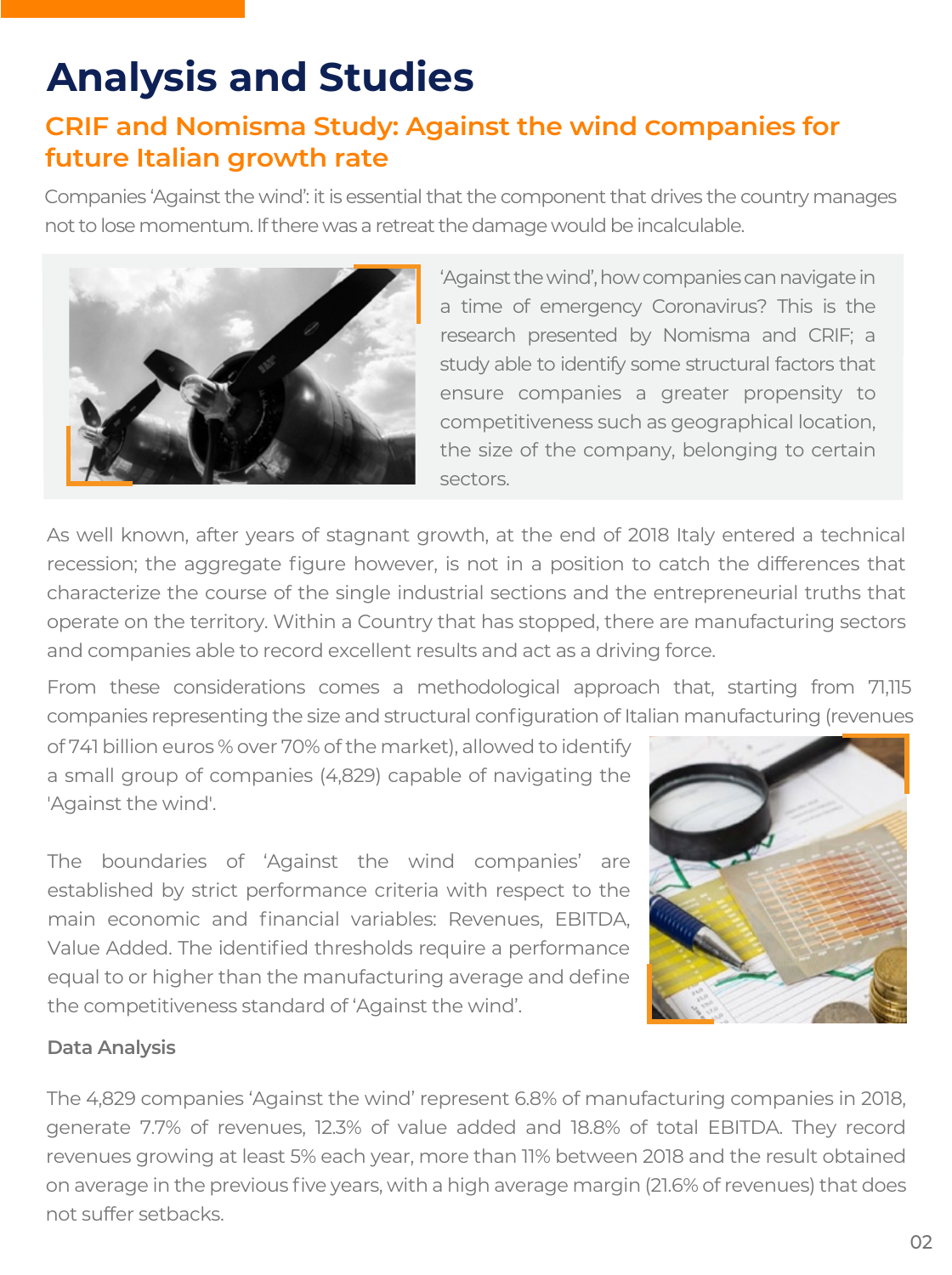Paradigmatic of the towing capacity of this minority component but very performing is the trend of EBITDA, whose final result 2018 ( 0.7%) is the compensatory effect of 27% marked by companies 'Against the wind' and -3,9% by Non-Against the wind' (93.2% of manufacturing enterprises).

### **Profile**

But what are the peculiar characteristics of 'Against the wind companies'? Is it possible to identify some factors that increase the probability of navigating 'Against the wind'? The configuration of 'Against the wind companies' in terms of location of companies, size classes, distribution of revenues and sectoral representativeness differs from what can be seen by observing the manufacture as a whole.

In 'Against the wind companies' the importance of the productive fabric of the North-East regions grows (Trentino 17% in the number of companies and 65% in revenues, Emilia Romagna 16% and 55%, Veneto 16% and 21%); the share of medium-sized enterprises between 50 and 250 employees grows ( 37% number and 15% revenue contribution) ; revenues are distributed more evenly: 10% of the largest companies generate 68% of revenues compared to 76% of manufacturing.



Even at sectoral level, specific patterns can be identified: some sectors see their relevance accentuated, while others, on the contrary, undergo a downsizing. This is also because within segments with moderate and/or negative growth rates, individual companies with an innate ability to achieve significant performance, responding effectively to the growing competitive challenges to which their economic environment is subject.

Analyzing the different contribution of the sectors to the generation of the three main economic items investigated in the two sets (Revenues, EBITDA and Added Value) Nomisma reaches the identification of three distinct groups:

**1- Winning Industries:** in which the relative incidence of the three variables (Revenues, EBITDA and Added Value) is always higher in 'Against the wind': packaging and pharmaceuticals are among the others;

**2- Fluctuating Industries:** in which there are relatively more competitive sectors on some parameters, but weaker in others. This is the case, for example, of car manufacturers who see their relative contribution decrease in terms of revenues in 'Against the wind', but they remain more than significant in the generation of the margin with an overweight of 4%;

**3- Losers Industries:** in which there is room for compartments that see their relevance contracted on all three indicators and whose companies are therefore less likely to enter into 'Against the wind'.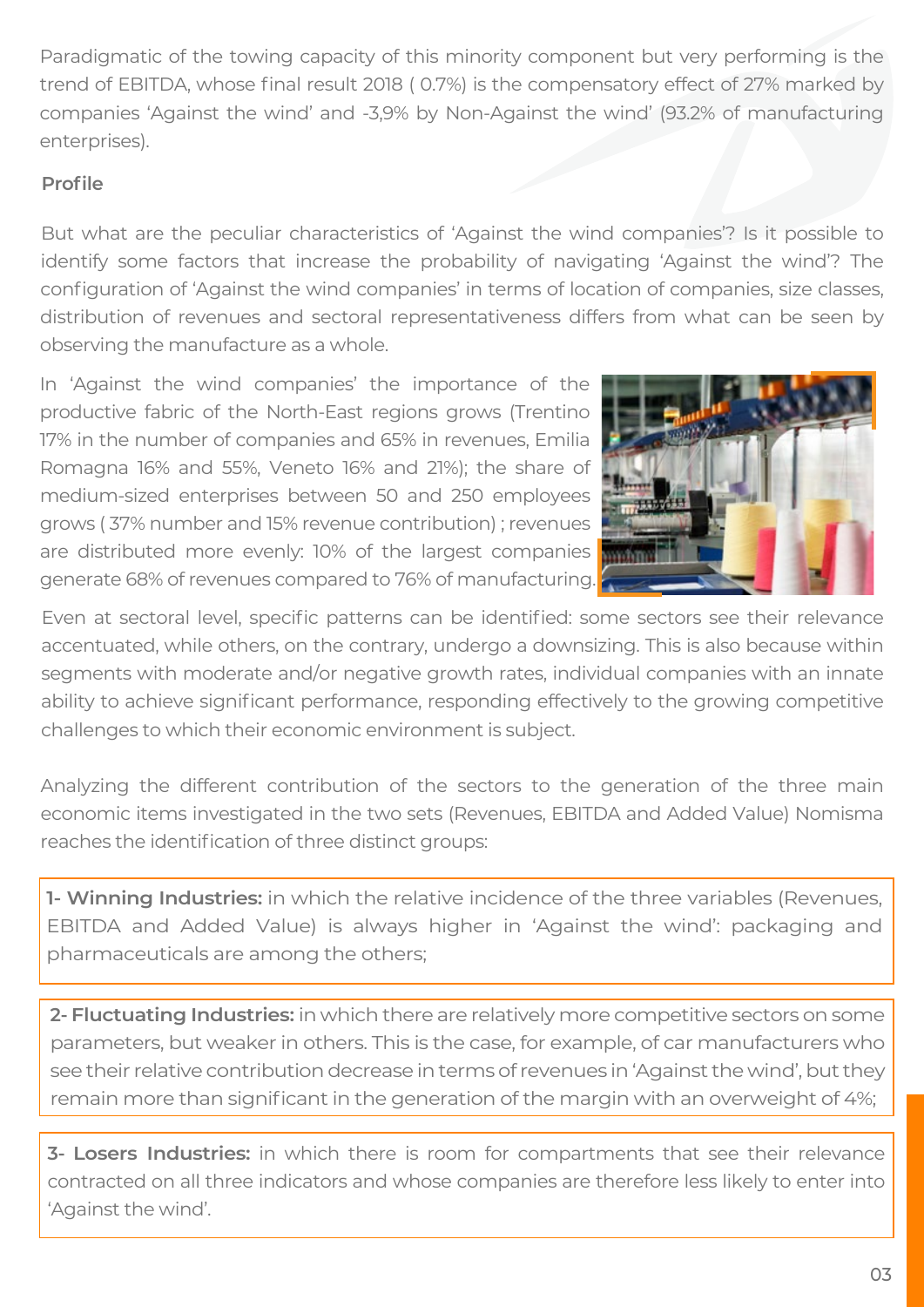However, sectoral membership is not a sufficient condition to compete 'Against the wind': within the sectors some size classes show a superior competitive strength and represent an additional push factor.

In Packaging, a winning sector, emerging as 'Against the wind companies' are the most structured among the large, those with over 500 employees, while they downsize the medium and small. In pharmaceuticals, on the other hand, the composition of revenues in 'Against the wind' reflects rather faithfully the general configuration: large companies play a predominant role in the generation of total business volume, while small companies, although more numerous, a smaller



quota is required. In this case, therefore, the size class of belonging does not appear as a discriminating factor to ensure greater relative competitiveness within the sector itself.

Moving to two sectors 'losers' according to a logic of relative competitiveness, the paradigm appears completely reversed. Both in the food industry and in the nautical (two very different sectors for type of product, size and number) to fall in 'Against the wind' are mostly small and medium-sized enterprises. In the nautical one, where an important resumption of competitiveness has been recorded beginning from 2015 after years of heavy recession and narrowing of the market, companies with 50-99 employees show the best performance despite the majority of revenues in the sector is due to a few large operators. In the same way in the food industry large and very large companies fail to meet the stringent parameters of 'Against the wind' (especially in terms of operating margin) and leave room for more dynamic and smaller companies.



#### **After Coronavirus perspectives**

"Why is this research important at a time when the country is facing the Coronavirus emergency? The messages that can be drawn are of two kinds of reasons. Firstly, it is all the more important that the group of companies that drive the country should not lose too much momentum. If this head group were to fall back on relevant measurement, the damage would be incalculable', says Lucio Poma, Nomisma's Scientific Director for Industry and Innovation.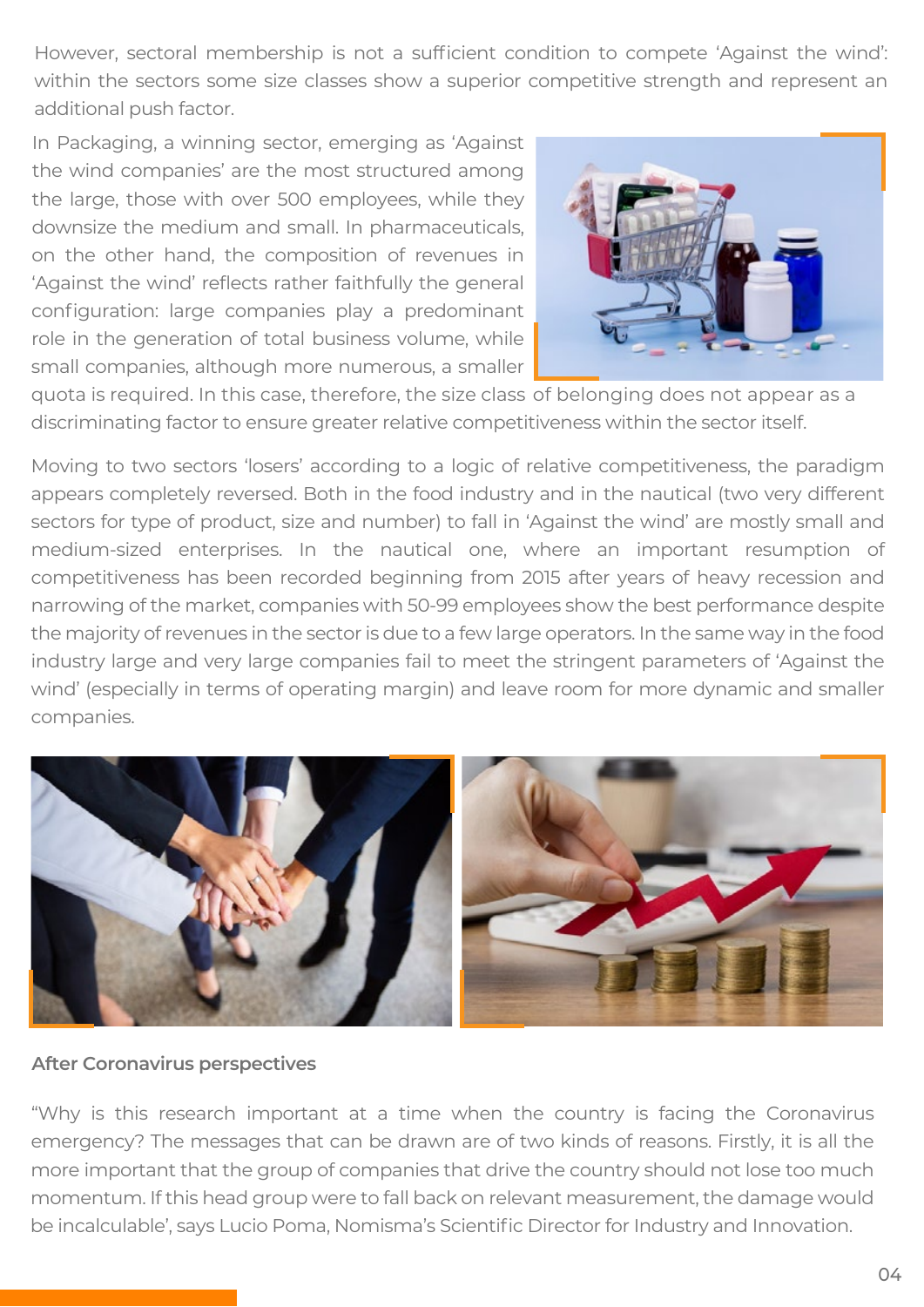Fortunately, the investigation of the packaging (counterwind peak sector) carried out by the MECS Confindustria-UCIMA study center, and presented today at the same time as 'Against the wind', shows that the sector is substantially holding. Finally, it should not be forgotten that the generation and accumulation of a liquidity buffer and the maintenance of a solid financial and capital structure are also essential to face any downturn situations, such as the current emergency COVID-19.



In this sense, the liquid resources generated and maintained even for sudden financial needs, have become in recent months a key lung to enable the very survival of companies. In the course of the work was also presented a study carried out by Crif-Rating aimed at understanding the liquidity situation of the group of 'Against the wind companies'.

### **Last three years**

In the last three years, the 'Against the wind companies' have shown an increasing ratio between cash and current liabilities and that reached 50% at the end of 2018 compared to the median figure of 17% for the universe of Italian companies. This clearly puts them in an advantageous position to survive in a highly critical and volatile environment such as the current lockdown and to more easily switch on engines in phase 2. Encouraging signs, therefore, that we leave open glimmers of light for the recovery of our country.

# **Import-Export Snapshot**



**Canada** Canada is the 12<sup>th</sup> largest export economy in the world and 15<sup>th</sup> as importer.

> In 2017, Canada exported \$377B and imported \$326B, resulting in a positive trade balance of \$51.2B.

In 2017 the GDP of Canada was \$1.65T and its GDP per capita was \$46.7K.

Canada is a member of UN, World Bank & WTO.

Canada is classified as high income economy by World Bank.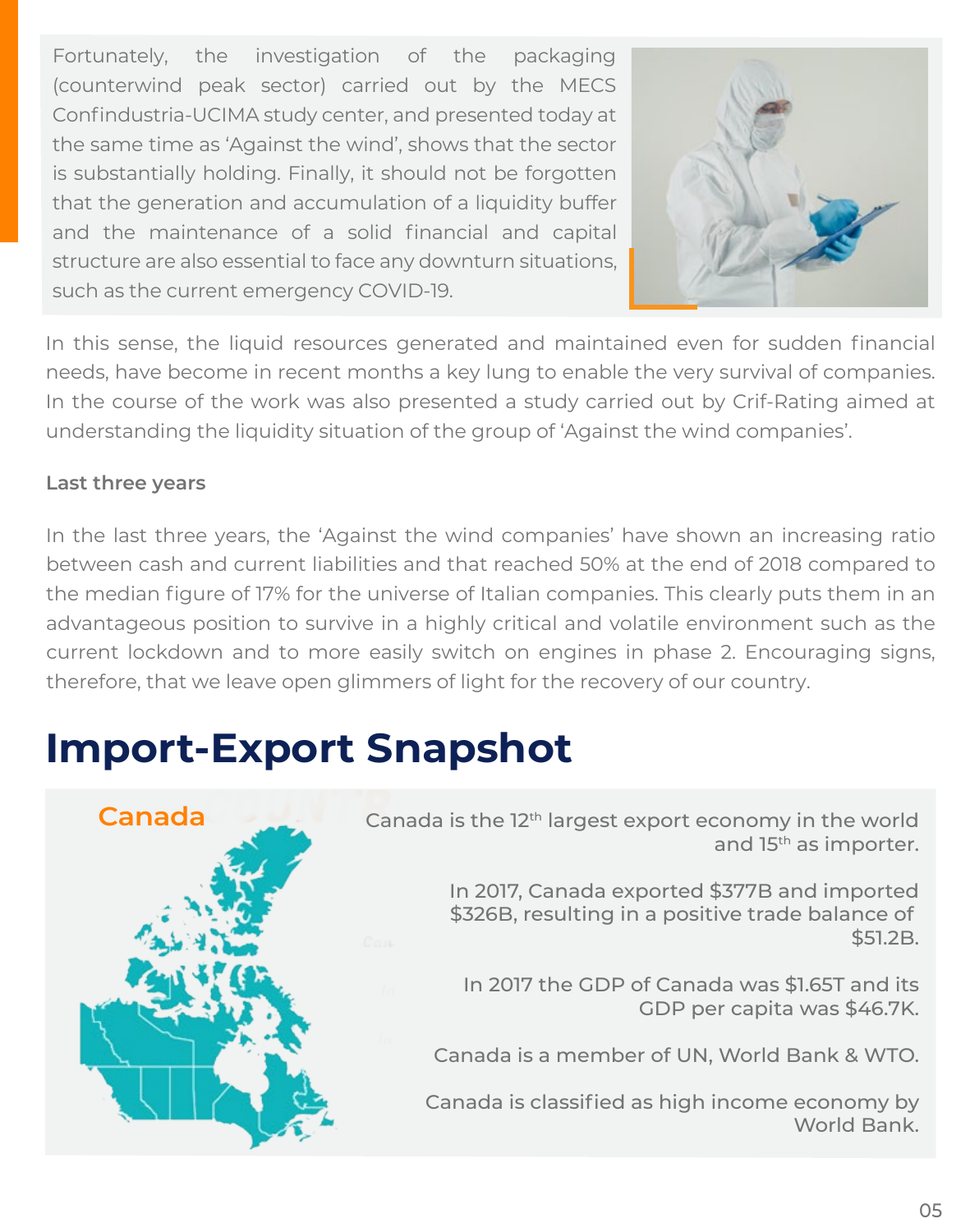

**Top 3 Export Destinations**

### **Top 3 Import Origins (overall value \$326B)**





### **Top 5 Export Countries Top 5 Import Countries**



SOURCE:https://oec.world/en/profile/country/can/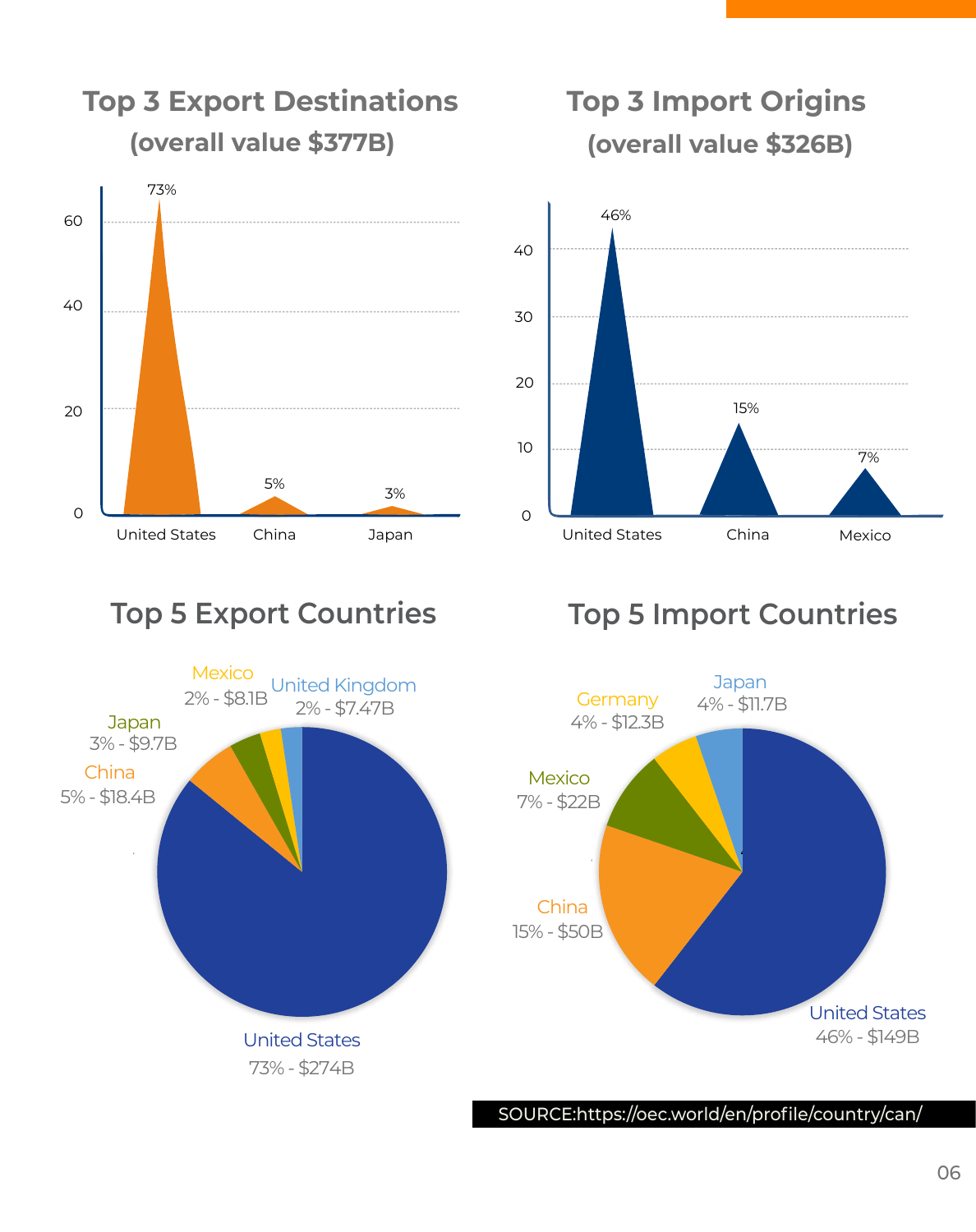### **What does Canada Imports and Exports?**



#### SOURCE:https://oec.world/en/profile/country/can/

# **Product Analysis**

### **Electrical Capacitors Top Exporter - Japan**



- Electrical Capacitors are the 176th most traded product in the world.
- The value of the total export amount at \$18.4B.
- Japan exports for \$4.54B, which represents the 25% of the world total.
- Electrical Capacitors' top exporter is Japan (\$4.54B), China (\$3.03B), South Korea (\$1.27B), Germany (\$1.09B) and Malaysia (\$982M).
- The top importers are China (\$4.5B), Germany (\$1.85B), Hong Kong (\$1.48B), South Korea (\$1.03B) and Singapore (\$1.02B).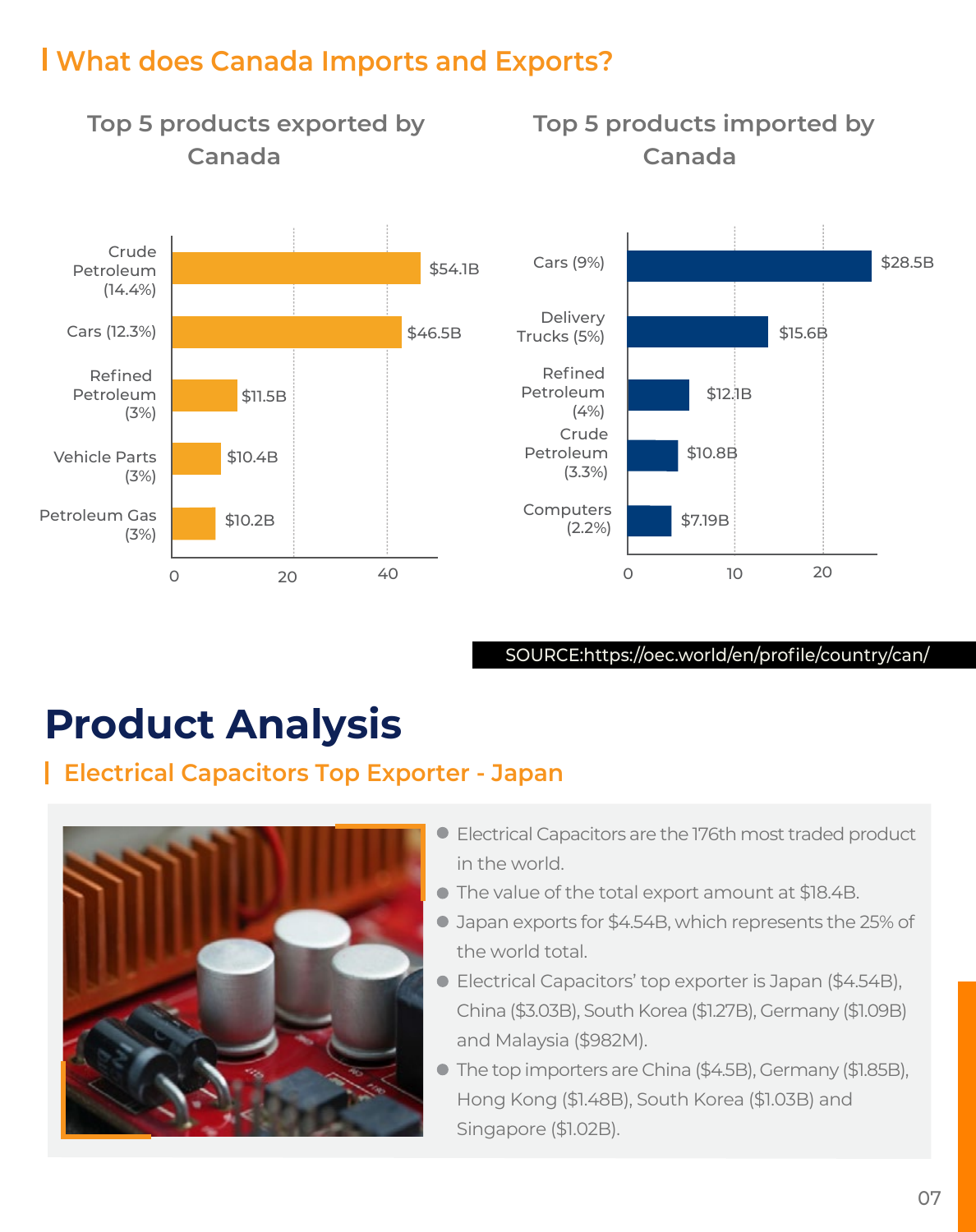# **Article of the Month**

### **Assess Country Risk to improve worldwide business processes with EIU Country Risk Service and Country Report**

Business processes in a worldwide environment are now more and more complex. This is why a good level of awareness related to country where business relationship are already established or under evaluation is necessary to prevent risks and exploit at best opportunities. To obtain an overall picture, this procedure must be combined to the assessment on partner, customer or supplier.

Evaluate a country risk means analyze economic crucial information able to understand the level of performance of a specific nation. Historical macroeconomic indicators can underline the performance and identify area in which results are good as well as weak ones. Based on this data, it's also possible to have an outlook and forecast future results and achievements. This is the right way to approach a country. It's important, of course with different



purposes, both in case that business relationship are already in place in a specific nation or if it's under evaluation a new country due to new business partners' assessment.

Considering commercial needs and let aside purposes linked to economic studies, evaluate a country means get a set of information to better understand the economic environment in which a business partners, supplier or customer, is operating and identify risks and opportunities.

If business relationship are already in place, a country risk analysis is important for several reasons. A company risk can be linked not to performances themselves but to an unfavorable economic environment and this is something to be aware. On the opposite side, if a country is particularly supporting foreign companies, maybe there are some hidden opportunities to be better explored. Legislations, labor policies, bank sector or political approach can determine how a company is required to conduct business. There are countries more flexible in supporting relationship and investments coming from cross border countries and others with more restrictive and protectionists rules. Be aware of such information is mandatory in take the appropriate actions and be in position to change them quickly if required.



If environment is favorable, allows to evaluate is it's possible to expand business with new customers or find additional suppliers. If it's clear that economic policies are strongly affecting business companies, it's necessary to do not underestimate unstable political environment that can put at risk current relationship with apparently well-known business partners.

From one side, with a country risk analysis showing a positive economic and political scenario, is possible to better exploit business relationship already in place focusing also on future development. On the opposite side, hidden political turmoil or changes in approach versus cross border partners, can underline a situation could negatively change in a very near future, so it's important to decide how to proceed to protect business.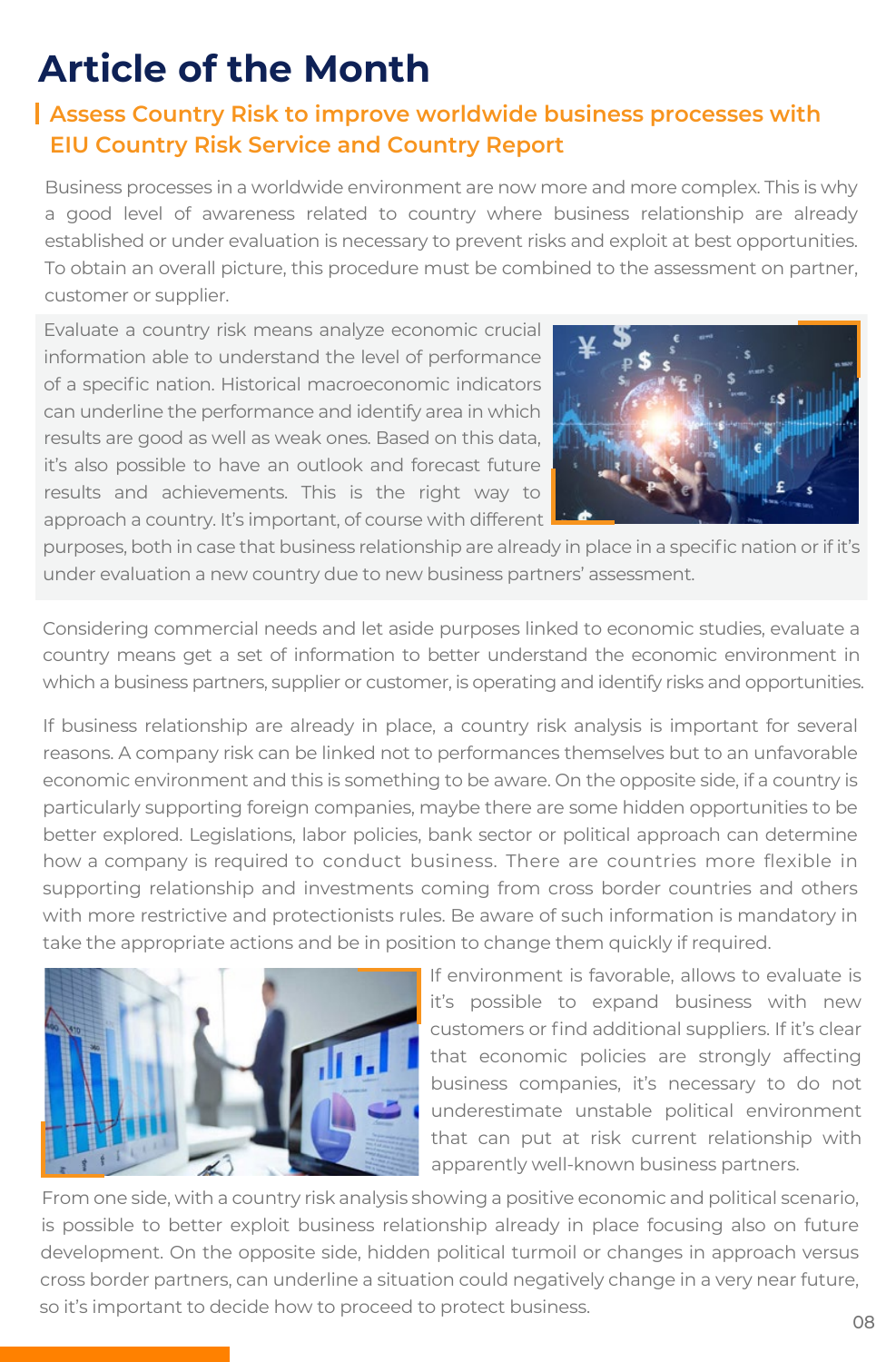

In case of relationship already in place, maybe no risk analysis was done when business started but now it's time to do it. Covid-19 pandemic in 2020 is affecting more or less all economies in the world: each country is adopting a set of actions to face decrease in GDP so it' important to know how countries where business partners are located are facing this period.

In such scenario, evaluate new customers or suppliers in new countries is now a priority, not a nice to have, otherwise risks can be very high with tough impacts. Know in advance for example if a country is adopting rules to support non-domestic companies is the starting point. Then, how labor policy is build, how flexible it is and finally but not less important how finance sector is structured. These evaluations have to be conducted very carefully and consider at the same time benefits that can be generated.

Analyze country risks means also be able to compare countries and focus on business partners located where economic, financial, political conditions are more favorable to international players.

Work with customers in countries with adverse conditions can negatively affect results with decrease in sales or delayed payments, for example. A supplier affected by a weak economic environment or in a country with political turmoil can suddenly cease supply or country itself could impose a very high taxation. It means difficulties in supply chain management or a stop in production.



Country Risk awareness isn't a way to limit cross-border commercial relationship but it's the right way to build more conscious and strong relationship with partners as risk and opportunities are carefully analyzed and proper actions are taken focusing on the areas presenting more development opportunities.

At the same time, countries economic and political environment aren't always stable. It means also being in the position to constantly monitor countries and act as soon as changes occur. Changes aren't always negatives, can be also positives and this is the case to redefine strategies to maximize sales or purchase. Time is a critical point. Have a view on country economic outlook is a good way to define in strategies and actions if required.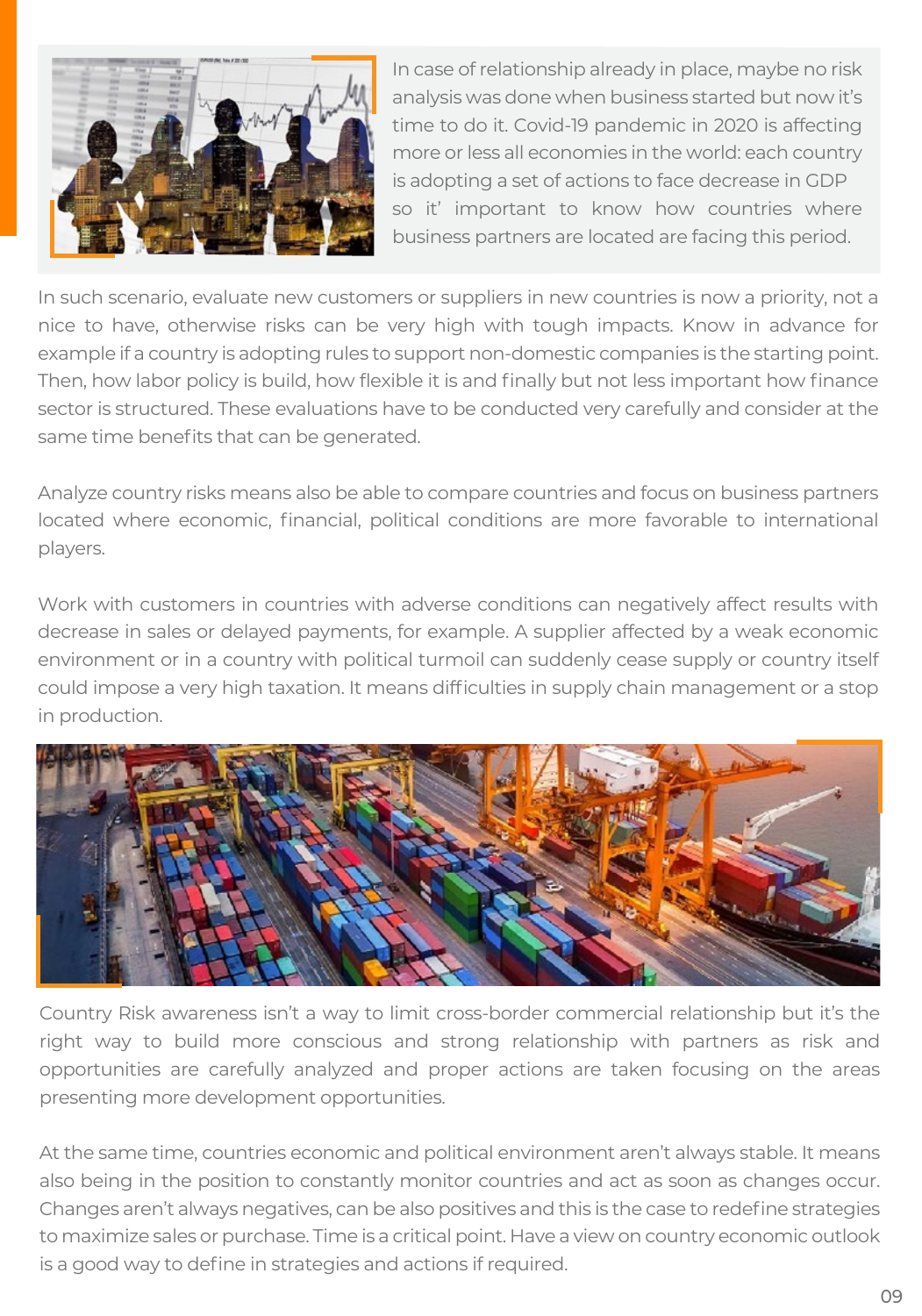Evaluate a foreign business partners, considering current worldwide environment, is based on two steps, strictly linked each other. First of all an analysis related to country where company is located. Then, the assessment of the firm itself. After having a clear view related to all of them, it's possible decide how to proceed, how to exploit opportunities, but also how to deal with potential risks.



Thanks to SkyMinder, CRIF portal of business information, it' possible to perform a 360° degree process from country risk to company risk evaluation.

### **Evaluate country risks**

Thanks to an agreement with The Economist Intelligence Unit is possible to request via SkyMinder Country Risk Service and Country Report produced by The Economist Intelligence Unit.

**Country Risk Service** monitors credit risk in 131 developed and emerging markets on a continuous basis, combining The Economist Intelligence Unit's market-leading data capability and country expertise in a rigorous risk modelling framework. Analysis and forecast focus on several dimensions of cross-border credit risk posed by a country, including sovereign, currency and banking sector risk. And then Overall Country Risk. Every month per 12 months a new edition is available including changes impacting a country, if applicable.

#### **Evaluate company risks**

SkyMinder can be consider as an international trade enabler, giving access to in-depth credit and financial data on companies all over the world with a set of solutions able to cover different risk assessment needs, thanks to CRIF operations in Europe, Middle East and Far East Countries and very well established relationship with more than 30 local information providers. SkyMinder solutions to evaluate a business partner are:

- **Credit Report and Slim Report:** complete overview of a company, from firmographic data, to risk assessment and credit appraisal, to negative information, management and financials.
- **Monitoring Solutions:** different solutions to be updated when a change affect a company
- **KYC Report:** it helps to understand the ownership of a company with Beneficial Owner and Shareholders
- **Extended Check Report and Compliance Check Report:** to know involvement in money laundering, fraud, corruption, bribery or other criminal activities.
- **Cyber Risk Report:** evaluates how a company is exposed to a cyber attack

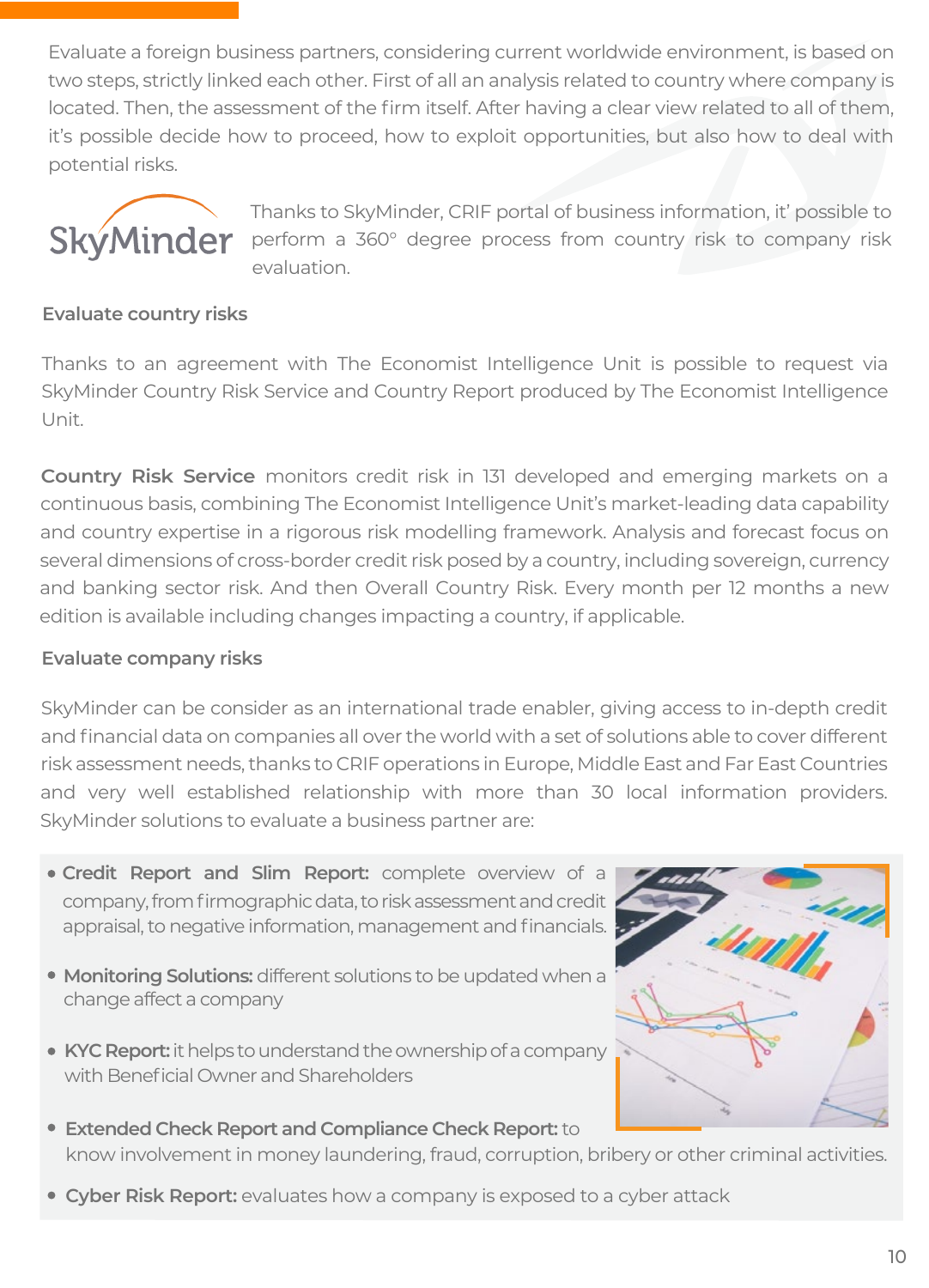# **Quick Infographic**

### **Why you need CRIF's Business Information Report in 2021?**



### Why go for **CRIF's Business Information Report for 2021?**



Companies often look for the highest quality of business information before forging an association with a new partner in order to drive high profitability and healthy growth. CRIF's Business Information Report enables the global market to access commercial risk data with its freshly investigated reports.

### **Benefits of CRIF's Business Information Report**



Get risk assessment ratings to get insights into a company's vulnerability with credit limits



Understand the financial strength of the company with the help of balance sheets, ratios and financial  $data$ 



Have a clear picture of the company's legal events such as acquisitions, bankruptcies, critical suits



View not only the present but also the past of the company by accessing historical data involving company management

Stay one step ahead with CRIF's Business Information Report in 2021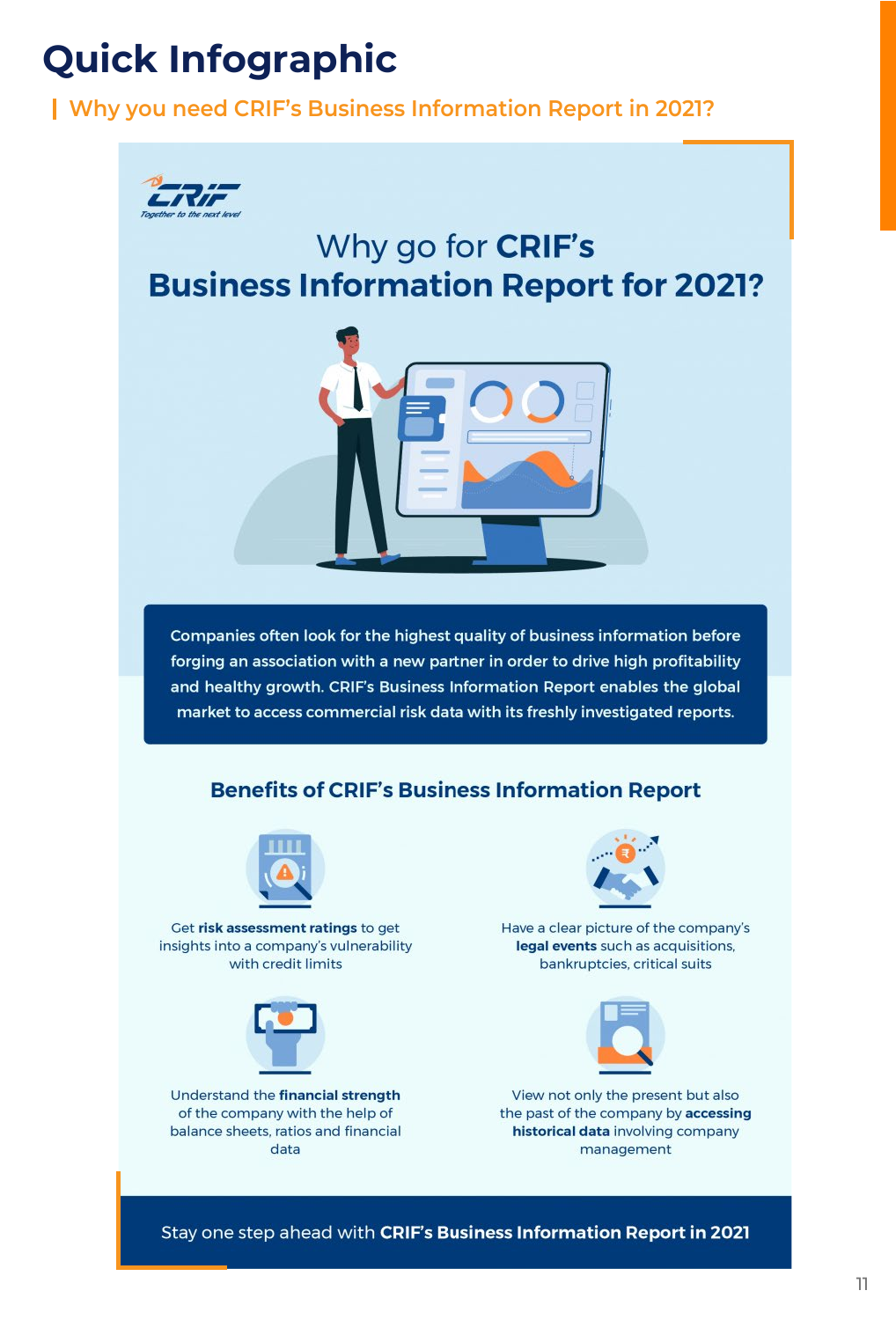# **About CRIF India**

CRIF India is one of India's leading provider of Credit Information, Business Information, Analytics, Scoring, Credit Management and Decisions Solutions.

CRIF's Business Information Report, commonly known as the BIR Report, is a new way of thinking about data and information and how they are linked to each other. Available in 230 countries and territories, CRIF'S Business Information Report contains up to date information collected from various data sources. The report helps in determining a company's profitability, financial trends, and risk. It also provides an in-depth profile of a company, including financial information, legal cases, history of business, ownership details, operational information, and details on related firms and special events that occurred in the past involving company management. It's an industry standard for evaluating both new and existing credit relationships, especially medium-to-high risk accounts. Additionally, it supports a company's other efforts, like marketing and purchasing.



# **CRIF India's Business Information Offerings**